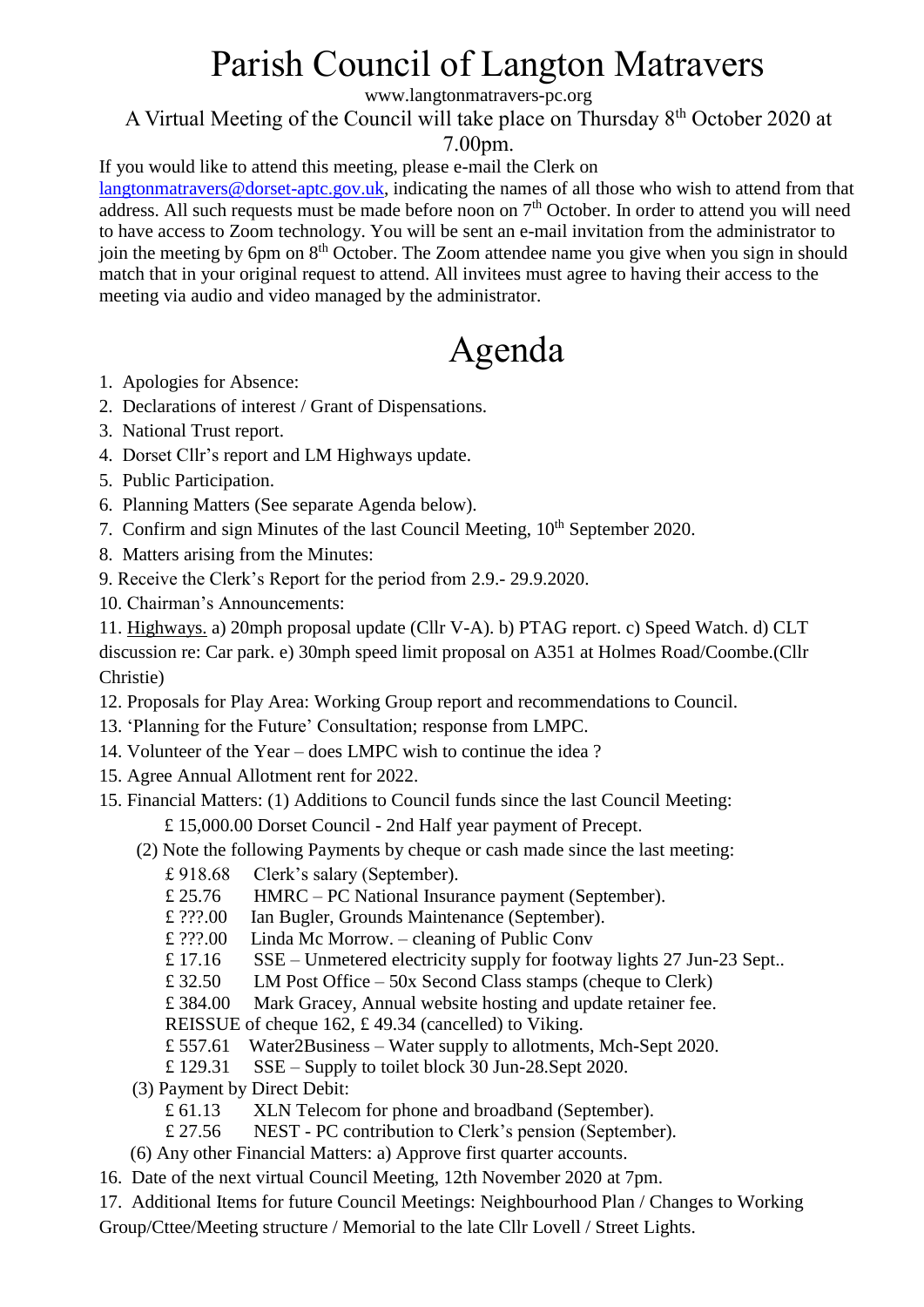#### LANGTON MATRAVERS PARISH COUNCIL PLANNING AGENDA – 8th October 2020.

#### 1. Receive comments from the public on the following applications:

a) TWA/2020/094 Ms Ann Hitchcock, 47 High Street, Langton Matravers, BH19 3HA, (T1) Ash - crown reduce back to previous pruning points Langton Matravers Conservation Area.

b) 6/2020/0356. Mr & Mrs S V Robbens, 1-2 Coombe Court, Coombe Hill, Coombe, Swanage, BH19 3DP. Erect a rear 2 storey & a rear single storey extension. Extension of rear terrace area.

c) [6/2020/0357](https://planningsearch.purbeck-dc.gov.uk/Planning/Display/6/2020/0357) Mr & Mrs S V Robbens, 1-2 Coombe Court, Coombe Hill, Coombe, Swanage, BH19 3DP. Erect a rear 2 storey & a rear single storey extension with internal & external alterations. Extension of rear terrace area.(Listed Building Consent).

#### 2 . As above.

#### 3. Decisions since last meeting:

a) 6/2019/0604. Old Malthouse (Purbeck) Limited. The Old Malthouse, High Street, Langton Matravers BH19 3HB. Redevelopment of site including demolition of several school buildings, conversion & construction of new buildings to provide 19 dwellings with vehicular access, off street parking, gardens & landscaping. **Approved.**

#### 4. Other Planning Matters. None.